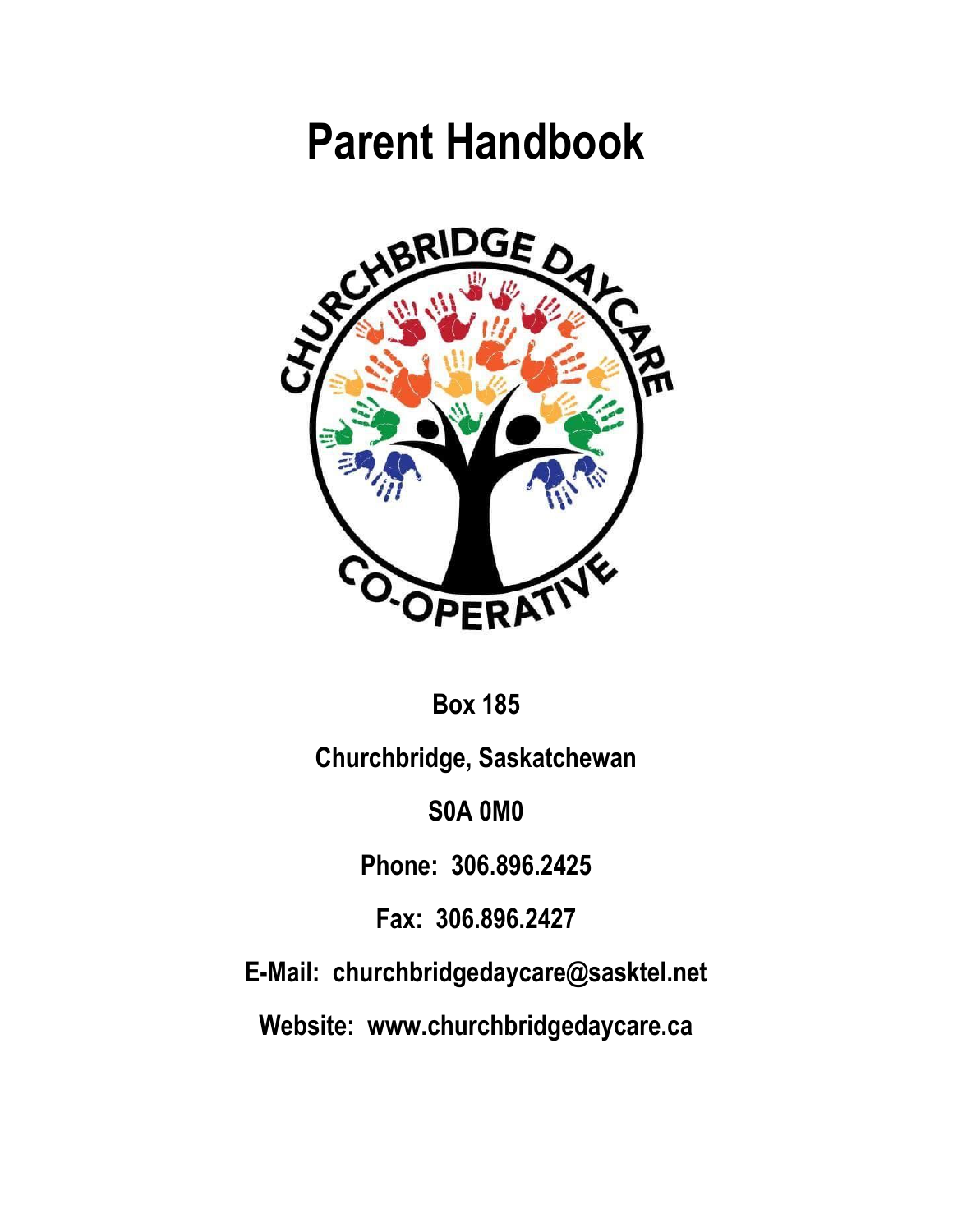# **Welcome to Churchbridge Daycare!**

Churchbridge Daycare is committed to providing quality and affordable child care services to families in the community and surrounding area from infants to school age children.

Churchbridge Daycare strives to provide the highest quality program through the care and interactions between children and their teachers through play and through the many daily activities that are offered at Churchbridge Daycare.

During the early years, children learn best through a play-based curriculum. A play-based curriculum is a carefully planned environment that is both stimulating and exciting, which has teachers who support children as they explore their environment, who talk with them and who extend their play with questions and ideas. Churchbridge Daycare believes that children grow as individuals and learn best through play and through the opportunity to explore the world around them; children thrive when they have the opportunity to immerse themselves in the activities that interest them. Churchbridge Daycare creates a daily routine that allows for the optimum amount of time a child needs to build, create and play.

Churchbridge Daycare encourages the development of, and appreciation for, the individual while learning to be part of a group, as well as the child's natural curiosity and broaden all aspects of his/her development. Churchbridge Daycare also encourages independence and self-confidence, helps the child develop selfregulation, provides a home-like environment and ensures all children are treated equally and included in every activity.

Churchbridge Daycare's philosophy for Staff Members is to encourage the development of skills and abilities which benefit the children, promote an atmosphere conductive to positive communication and understanding, provide the opportunity for individual creativity and expression of ideas, support and encourage the concept of teamwork and cooperation and ensure all Staff Members are treated equally and included.

Below are the links to the Childcare Act and Childcare Regulations Act. Right click and open the hyper link.

The Child Care Act

[C7-3.pdf](file:///C:/Users/Churchbridge%20Daycare/Desktop/C7-3.pdf)

Child Care Regulations

[C7-31r1.pdf](file:///C:/Users/Churchbridge%20Daycare/Desktop/C7-31r1.pdf)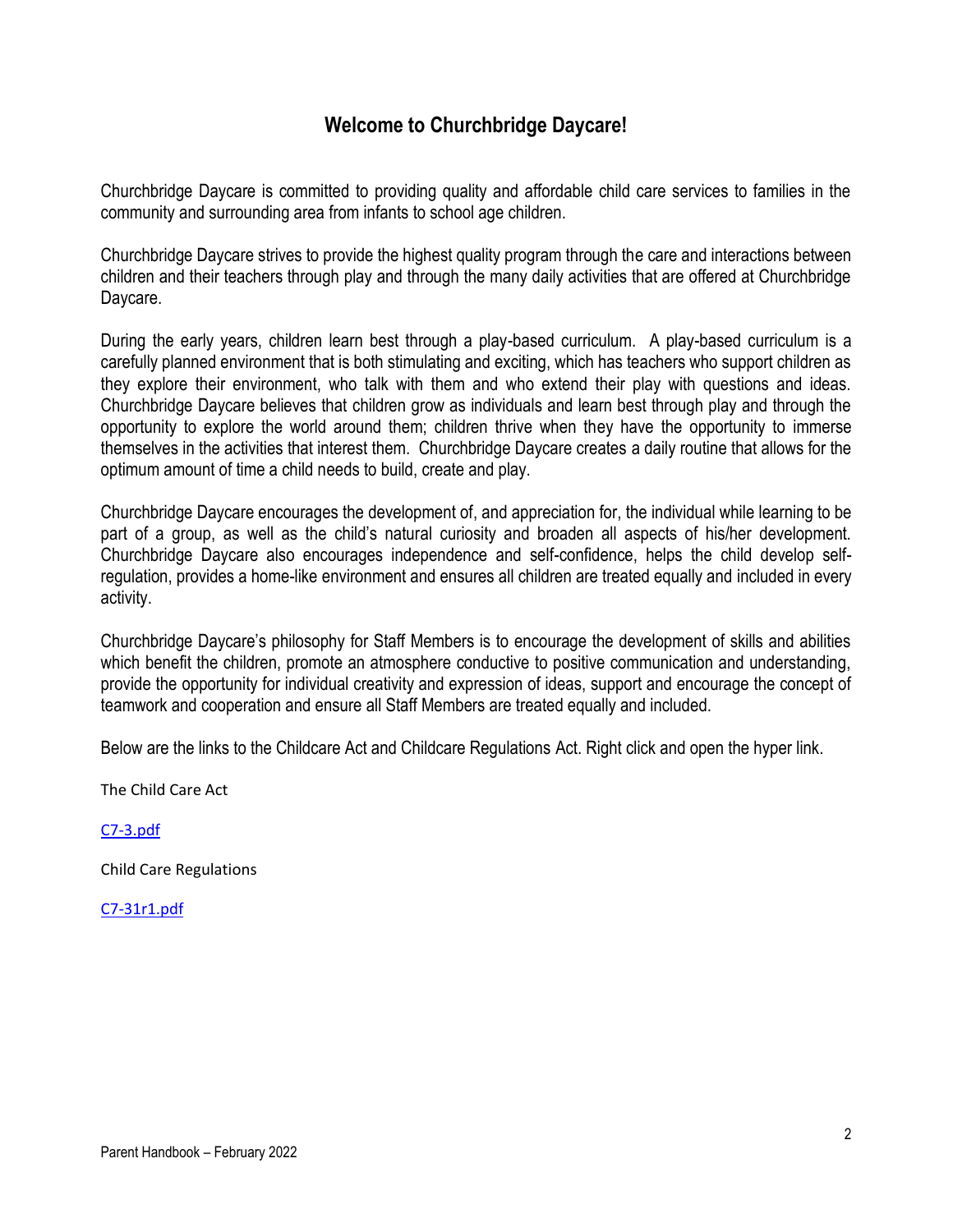# **MEET OUR STAFF**

#### **The Management Team:**

Erica Brick, Director, ECE Level 3 Erin Nichols, Assistant Director and Inclusion Co-ordinator, Kinder Room Leader, ECE Level 3

#### **Staff Members:**

Marissa Porter – Toddler Room Leader, ECE Level 3 (Maternity leave) Terissa Prince – Toddler Room Leader, ECE Level 2 (Maternity Position) Shelby Schmidt – Infant Room Leader, ECE Level 1 Madyson Wozniczka – Infant Room, ECE Level 1 Amanda Jones – Starfish Room Leader, ECE Level 1 Wendy Kitz – Crane Room Leader, ECE Level 3 Kathleen Jensen – Inclusion Worker Brandi Urzada – Toddler Room Jennifer Shannaccapo - Cook Wanda Tzupa – Cook Assistant Deb Revet – Floater, ECE Level 1 Jordan Laboucane – Floater, ECE Level Anna Tanchyk – Casual Janelle Zulinyak – Casual Kendra Laboucane – Casual Kadaence Melnyk - Casual Brooklyn Revet – Casual Regan Kaeding – Casual Hailey Watrych - Casual

#### **BOARD OF DIRECTORS**

Churchbridge Daycare is governed by a volunteer Board of Directors elected by the parents at the Annual General Meeting (AGM) held in November each year. It is the responsibility of the Board of Directors to make major decisions regarding operating, financial and personnel policies and procedures.

Board meetings occur once a month and are open to Board Members only. If parents wish to attend a Board meeting, a written request may be submitted to the Board of Directors for consideration.

A list of current Board Members can be obtained from the Management Team.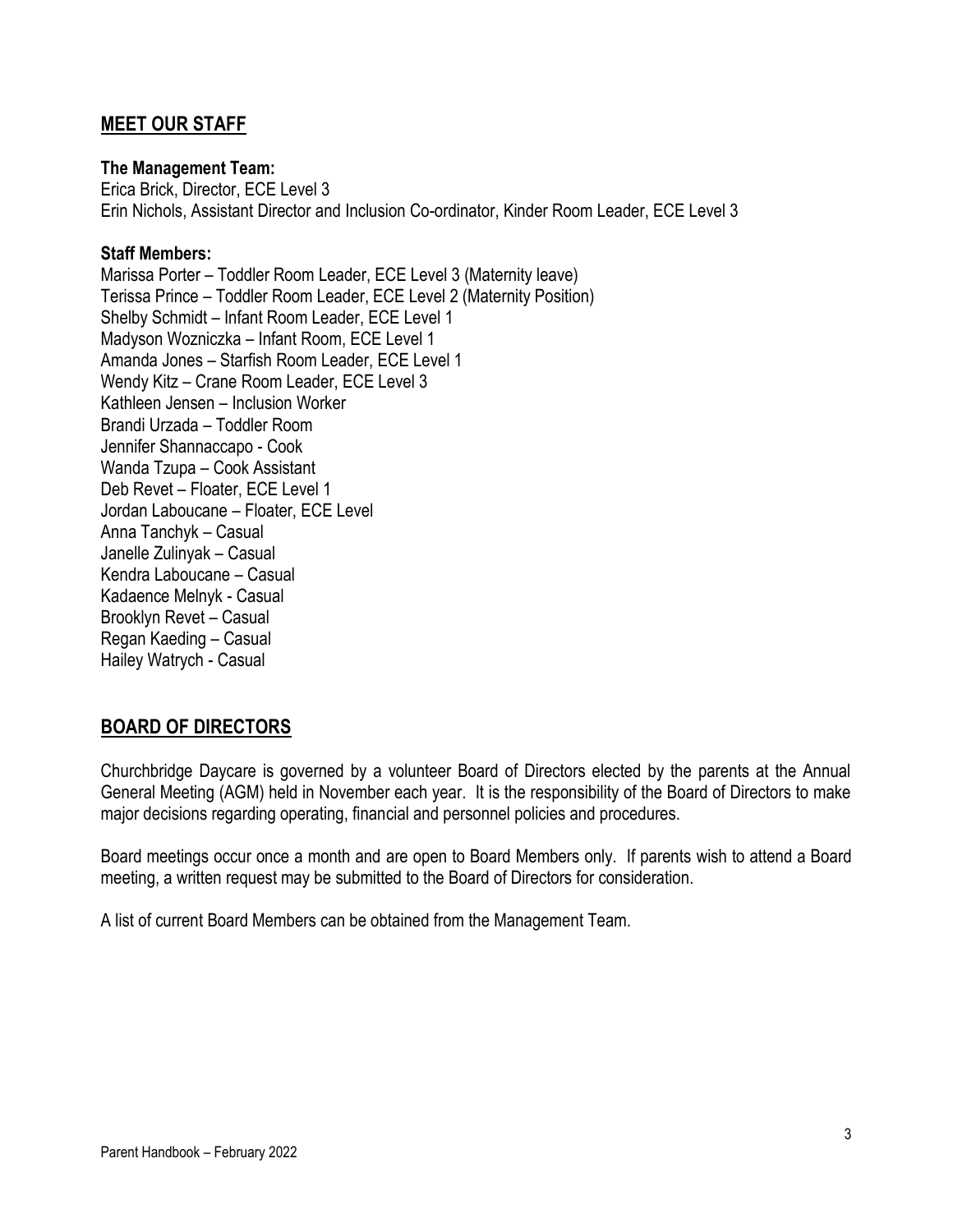# **ENROLLING AT CHURCHBRIDGE DAYCARE**

Upon enrollment at Churchbridge Daycare, parents are required to complete a number of forms prior to their child(ren)'s attendance. The forms required are as follows:

- Agreement for Child Care Services;
- Parent Information and Acknowledgement form;
- Parent Volunteer Agreement;
- Emergency Information Card;
- Child's Health and Social Resumes (updated when child(ren) change rooms);
- Excursion and Transportation Consent form;
- Consent for the Application of Sunscreen and Insect Repellent form;
- Picture / Video Release form;
- Subsidy Application (optional) with verification of income or schooling.

A file is created and maintained for each child containing the enrollment forms along with information about their likes, dislikes, allergies and other important information. Please note that it is the parent's responsibility to update the Management Team of any changes in address, telephone numbers, family dynamics, place of employment, schooling and income immediately.

#### What do I need to bring?

When bringing child(ren) to daycare, please ensure he/she has the following items clearly labelled with their name:

- 2 season appropriate changes of clothing to be left at daycare; unless child is potty training then additional changes of clothes is to be left at daycare (should no change of clothes be provided and daycare has to supply, a fee of \$30 will be charged on the family's next month invoice – the clothing will then become the property of the family – refer to Policy No. 300.19 – Extra Clothing for Children);
- one pair of indoor shoes to be left at daycare;
- diapers (minimum 8/day) and wipes (should a child run out and daycare has to supply, a fee will be charged on the family's monthly invoice – pack of 8 diapers is \$4.30; pack of wipes is \$3.80);
- season appropriate outerwear sun hats (preference to bucket hats, they protect the ears and face), sweaters, jackets, splash pants, ski pants, mittens, toque, neck warmer (as opposed to scarves as they can get caught on equipment), rain/snow boots, outdoor footwear (should a child not have a toque and/or mittens and the daycare has to supply, a fee of \$10 will be charged on the family's next monthly invoice – the items will then become the property of the family – refer to Policy No. 300.20 – Extra Toque and Mittens for Children);
- blanket and pillow for nap time.

Each child will be given a cubby with their name on it to store their belongings. Depending on the number of children attending daycare, cubbies may be shared. It is important that the child's belongings are properly labelled so they can be easily recognized by Staff Members and to prevent them from being lost or switched.

If a child does not have the items needed for daycare each day, parents will be contacted to deliver the missing items.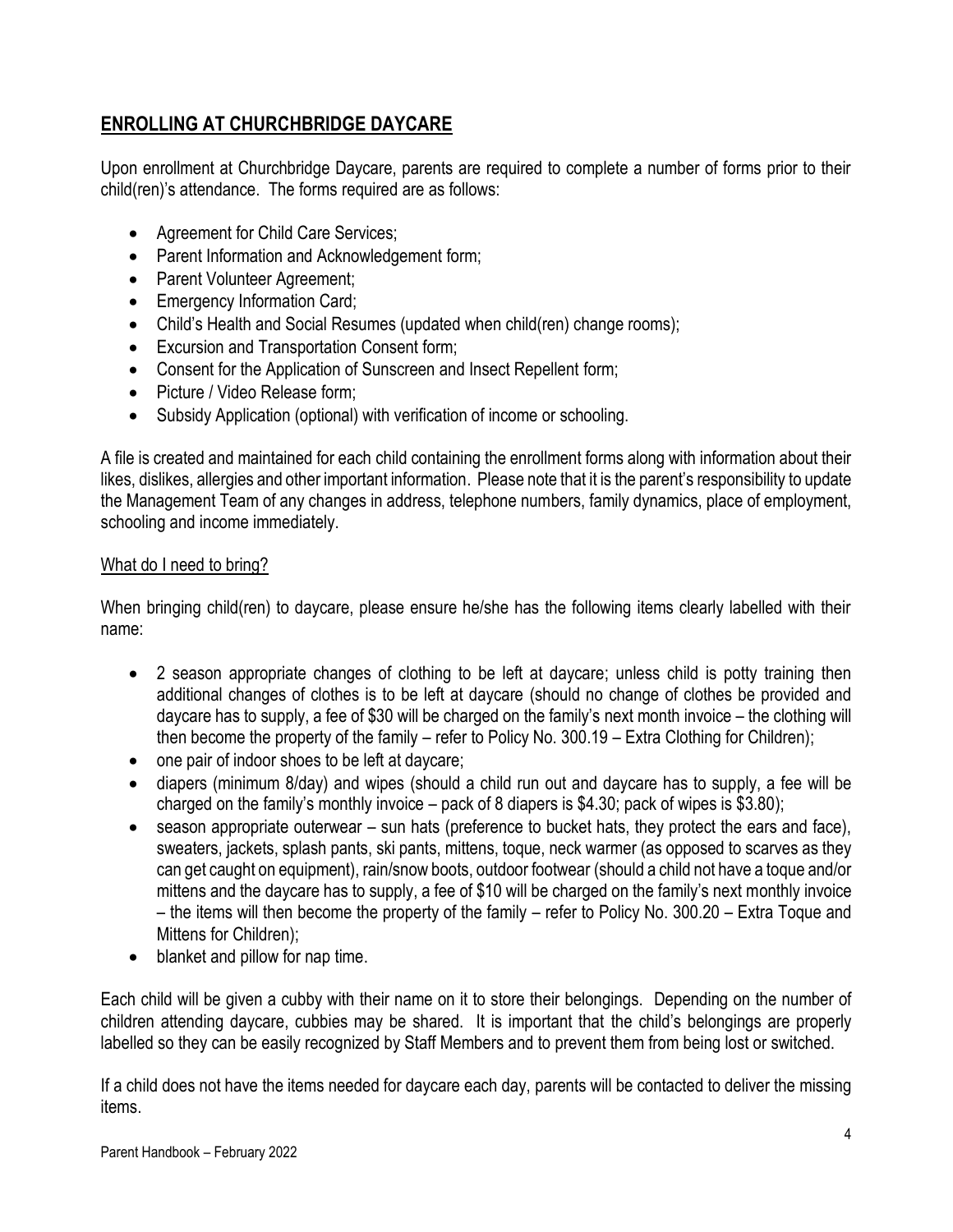Churchbridge Daycare will not assume responsibility for damage to or loss of eyeglasses or hearing devices of children while participating in activities at Churchbridge Daycare. Staff Members will provide appropriate supervision of these items. Churchbridge Daycare will not assume responsibility for damage to or loss of clothing items, footwear, soothers/tethers, hair accessories or jewellery.

# **Wait List**

When childcare is required but there are no spaces available parents will be added to the waitlist. The following information will be requested by the management team: parent's name, email address, phone number, child's birthdate, requested start date.

Once the information has been obtained the child(ren) will be placed on the waitlist. Once a spot opens the child(ren) will be moved from the waitlist to the enrollment list. At this time parents will be required to put down a \$250.00 deposit/family on the space. The deposit will then be applied to the first month's invoice. If the family decides they no longer want the space the daycare will keep the deposit to help offset any lost fees.

\*\*Typically, when on the waitlist a space opens when a child moves up to the next room and it may take several months before a family receives a spot.

If a space becomes available and a family chooses not to take it, they must request to stay on the waitlist or they will be removed. After the request has been made the family will be placed at the bottom of the list.

If a spot becomes available before the requested start date the family will be offered the spot at the time it becomes available and fees will begin from that time.

# **PARENT FEES**

Co-operative Membership: Upon enrollment, all families must pay a non-refundable membership fee of \$1.00. After an inactive period of eighteen (18) consecutive months, the family must reapply for a membership if they require child care services after that time period.

Deposit on Account: Effective April 1, 2014, all new families enrolling at Churchbridge Daycare are required to pay a deposit of \$250.00. Existing registered families are required to pay a deposit of \$50 for each new child being enrolled. The deposit will be applied against the family's final invoice.

|                                    | Fee Scriedule: Effective February 1, 2022, the lee scriedule at Churchbridge Daycare is as follows: |                    |           |                      |                  |
|------------------------------------|-----------------------------------------------------------------------------------------------------|--------------------|-----------|----------------------|------------------|
| <b>Monthly hours</b><br>per child  | Infant Fee   Reduction                                                                              | <b>Toddler Fee</b> | Reduction | <b>Preschool Fee</b> | <b>Reduction</b> |
| Full time monthly $\vert$ \$738.00 | \$343.00                                                                                            | \$636.00           | \$303.00  | \$586.00             | \$280.00         |

| Fee Schedule: Effective February 1, 2022, the fee schedule at Churchbridge Daycare is as follows: |  |  |  |  |
|---------------------------------------------------------------------------------------------------|--|--|--|--|
|                                                                                                   |  |  |  |  |

#### • **The Fee Reduction Rate is what you will be invoiced effective February 1, 2022.**

| <b>Monthly Hours per child</b> | Kindergarten     | <b>School Age</b> |
|--------------------------------|------------------|-------------------|
| 90+ hours                      | \$586            | \$407             |
| $60 - 89$ hours                | \$474            | \$331             |
| 59 hours or less               | $$7.64$ per hour | \$6.97 per hour   |

#### • **Children who are in kindergarten and under 6 receive the reduction rate. Once they've turned 6, they are charged our regular daycare rate.**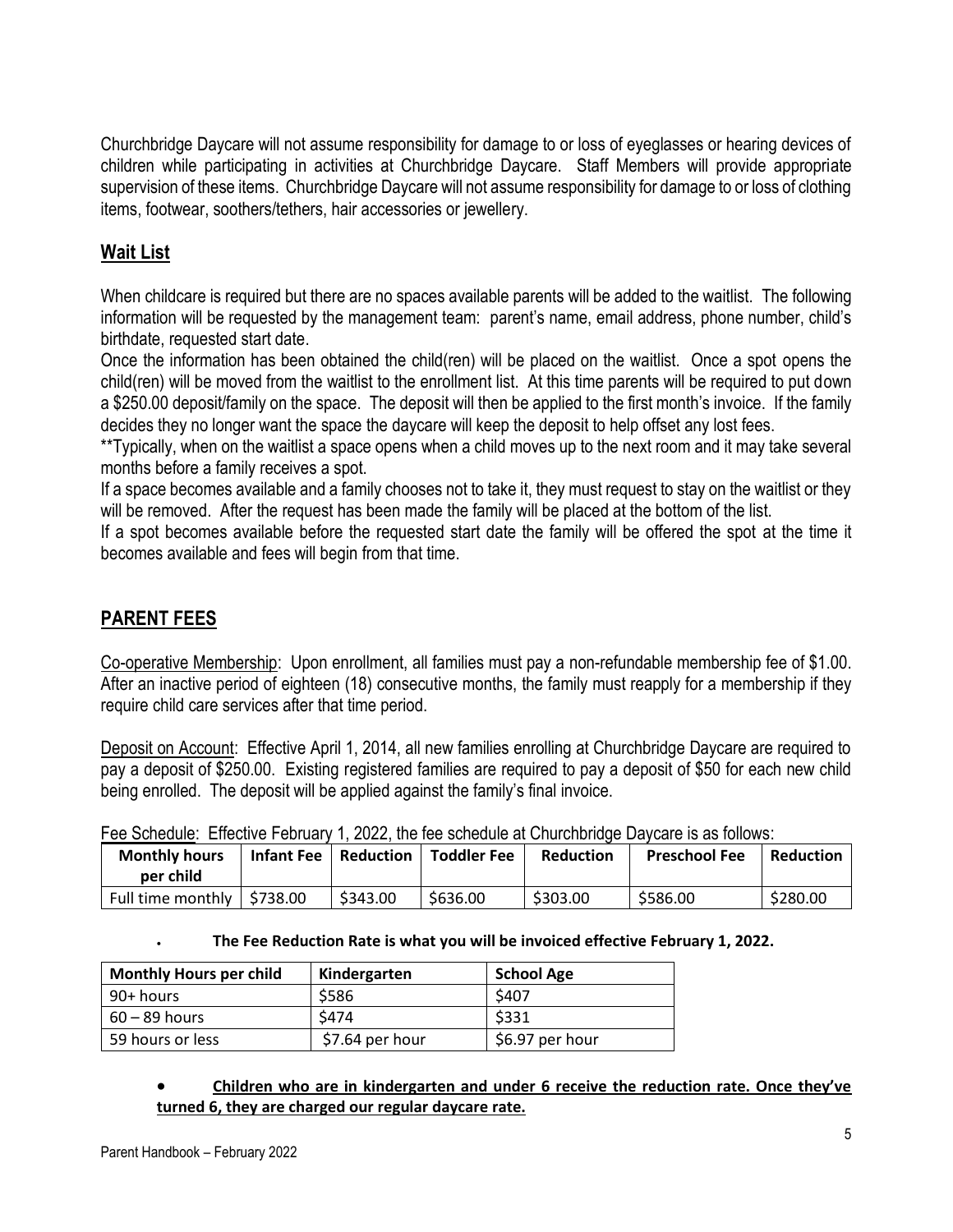Infants are children 6 weeks of age to 18 months of age. Toddlers are children from 18 months of age to 2½ years of age. Preschool age are children from 2½ years of age to Kindergarten graduates. School age are children from Kindergarten graduates to 12 years of age.

For invoicing purposes, a child will move to the next age group the month following their birthday.

Summer Fee: Effective April 1, 2017, Churchbridge Daycare will implement a yearly summer fee of \$10.00 per family registered for the purchase of sunscreen and insect repellant. This charge will appear on the April invoice.

# **SCHEDULING CHILD CARE AND SICK DAYS**

Churchbridge Daycare has one rate for infant, toddler, and preschool age groups. Parents may book their child(ren) for what ever hours they need during operating hours however we want to stress the importance of children spending time at home with their parents/family as well.

We offer full time, part time and casual care for kindergarten and school age children.

Scheduling Child Care: All families **MUST** schedule their child care needs one (1) month in advance. The schedule must be provided to the Management Team on or before the end of business on the 15<sup>th</sup> of the previous month. A family can submit a monthly calendar as provided by Churchbridge Daycare, an email, phone call, text, post-it note, etc. If the Management Team does not receive a schedule, there will be no child care provided and children will be turned away if they show on a day not scheduled. It is not the responsibility of the Management Team to memorize a family's schedule.

It is advised that when booking, allow some extra time in consideration of inclement weather, travel time, train/construction delays, etc. If a family exceeds the hours booked, a late fee of \$1.00 per minute per child will be charged, which fee will be invoiced accordingly on the next month's invoice. Please refer to Policy No. 300.12 – Late Pick-Up Fees.

School Age No-Shows: With respect to school age children, these families will be charged for a five (5) hour day for a no-show. The calculation is based on the time Churchbridge Daycare opens at 5:30 AM until the child goes to school at 8:30 AM, and from when the child arrives at Churchbridge Daycare after school at 3:30 PM to the time of closing at 6:00 PM; this is a grand total of five and a half (5.5) hours but is rounded down to five (5) hours.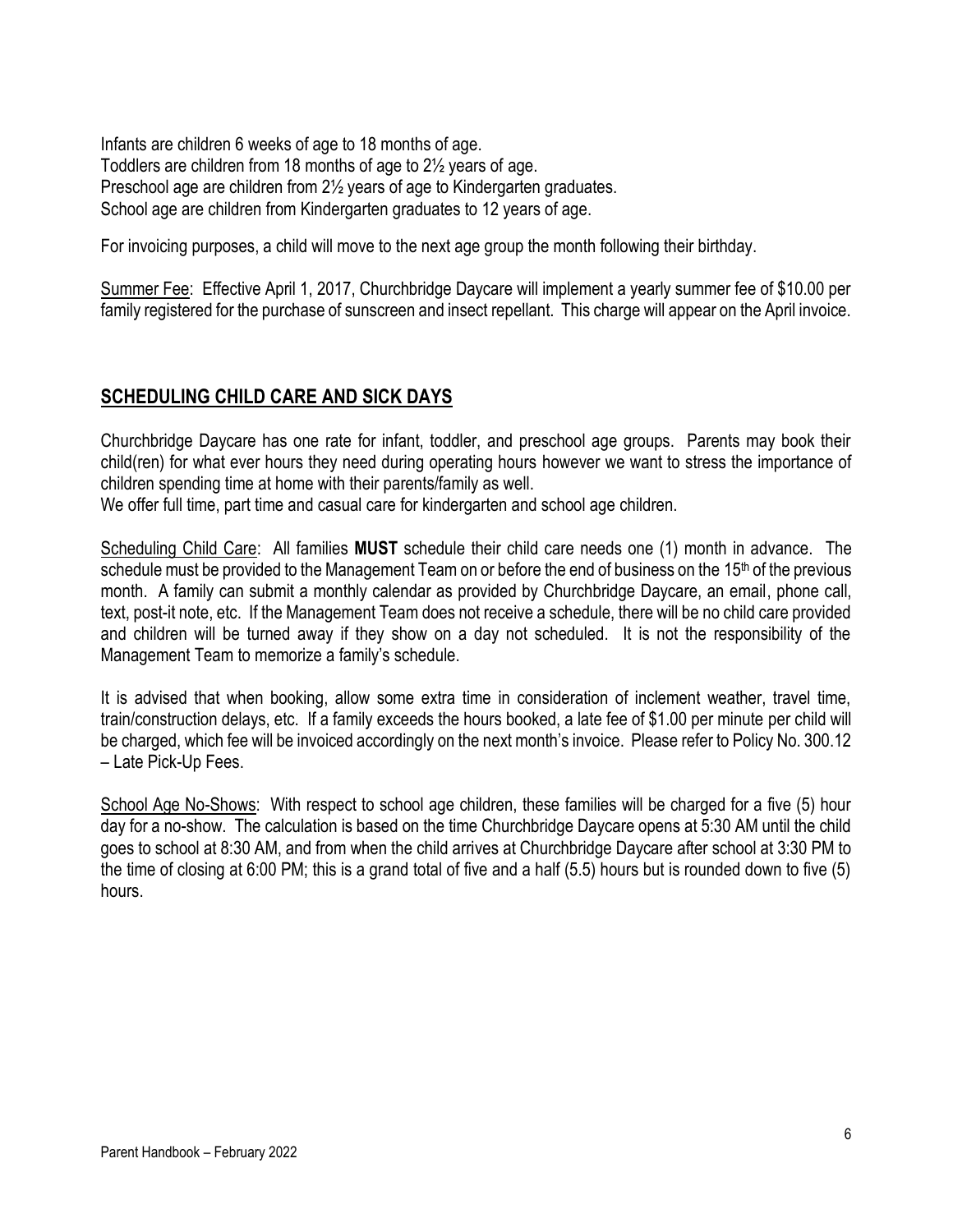# **ARRIVALS AND DEPARTURES**

All children must be accompanied into and picked up in their appropriate room within Churchbridge Daycare by their parents or responsible adult. Churchbridge Daycare does not accept responsibility for a child unless he/she is properly handed over to a Staff Member. Any special instructions regarding the child(ren) should be shared at this time.

If a child is arriving before 7:00 AM, they can be dropped off in the Infant Room. Due to low numbers/staffing during this early time, the Infant Room is the only room that is open at this time. All rooms open as their room leaders arrive.

Parents (or adults) dropping off and picking up a child must check the child in and out of Churchbridge Daycare with the Procare electronic attendance system located next to the office in the main entrance. The system is networked throughout each room at Churchbridge Daycare, which allows Staff Members to access any needed information regarding the child in their care, such as allergies, emergency contacts, etc. A Procare account is created for each family upon enrollment and they will be provided a personal ID number and password.

When picking up a child at the end of the day, please be sure to advise the Staff Member that the child is leaving. The Staff Member will then sign the child out of the room and report any information regarding the child's day. Parents (or adults) must then check their children out at main entrance on the Procare system.

If someone other than the parents or individuals listed on the Authorized Persons List are picking up the child(ren), written permission or a phone call from the parents must be received by the Management Team before the adult may take the child(ren). The Management Team and Staff Members can, at any time, request photo identification from the person picking up the child(ren). It is the responsibility of the family to provide their password and personal identification number to any other person who will be dropping off or picking up the child(ren) as Churchbridge Daycare will not provide this information.

Churchbridge Daycare Staff Members will not release the child(ren) if the person picking up the child(ren) appears to be inebriated and/or incapable of seeing to the child(ren)'s safety. The parents will be immediately notified, or if the parents are not available, the emergency contacts will be notified.

# **PARENT INVOLVEMENT, VOLUNTEERING AND FUNDRAISING**

Parents are welcome at Churchbridge Daycare, as it is an important part of personal growth for their child(ren). Parents are invited to come and observe, share ideas and see what their children are learning. The children would love to show their parents around the classroom.

Churchbridge Daycare is a non-profit organization, therefore parent volunteering and fundraising is an on-going activity at Churchbridge Daycare. It is a way for Churchbridge Daycare to accumulate the necessary funds for materials and equipment that directly benefit the children while keeping parent fees as low as possible.

All families with one (1) child enrolled at Churchbridge Daycare are required to perform six (6) hours of volunteer time; families with two (2) or more children are required to perform nine (9) hours of volunteer time within a calendar year.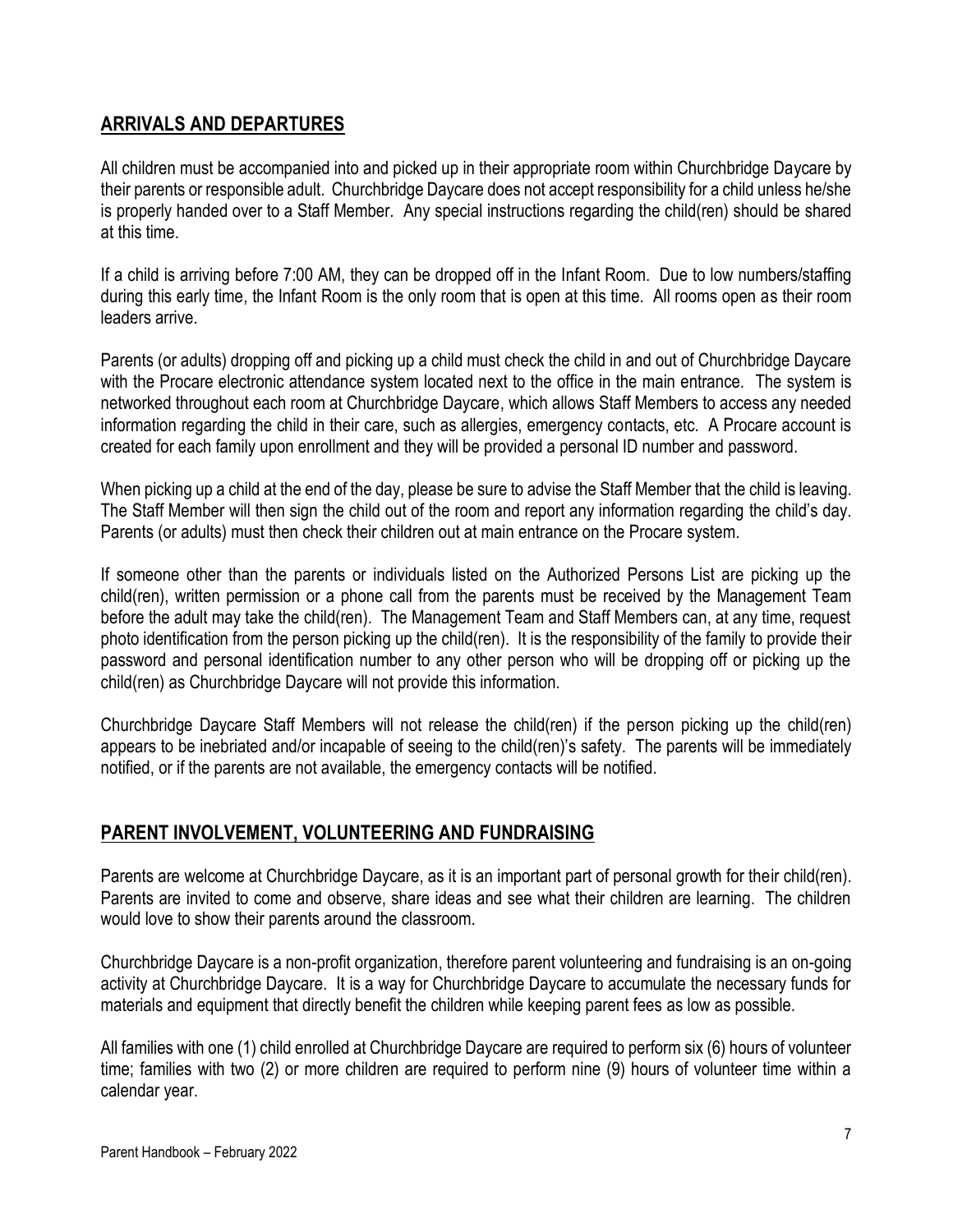Reminder notices will be sent to families after each fundraising activity advising a family of their accumulated volunteer hours for that particular event. If, by the end of the calendar year, a family does not meet the volunteer hour requirements, they will be charged \$25.00 per hour that they are short; these fees will be charged on the February invoice.

Each family is required to sign a Parent Volunteer Agreement upon enrollment, acknowledging their requirements.

Volunteer hours can be accumulated through various fundraising activities and donations to Churchbridge Daycare:

Fundraising activities: Throughout a calendar year Churchbridge Daycare hosts fundraising activities such as Little Caesars, Ottenbreit's and/or Harvest Meats, gift wrap, candles, chocolates, bath products, barbecues, etc. One (1) parent volunteer hour is achieved based on the profit made by Churchbridge Daycare. As an example, if Churchbridge Daycare is set to profit \$5.00 from an item, a family is required to sell five (5) items to achieve their one (1) volunteer hour.

Raffles (Fundraising Event Only): Periodically, Churchbridge Daycare hosts raffles for cash and/or prizes. Families are required to sell a minimum amount of tickets as set out by Churchbridge Daycare. If the family does not meet the ticket requirement, the family is responsible to pay for the unsold tickets. Please note that raffle ticket sales are solely for the purpose of fundraising and are not eligible towards parent volunteer hours unless Churchbridge Daycare hosts or attends an event to sell tickets (hosting barbeque, attending trade show).

# **HOURS OF OPERATION**

Hours of Operation: Churchbridge Daycare is open from 5:30 AM to 6:00 PM Monday to Friday. Churchbridge Daycare is closed on all statutory holidays, which will be posted on our facebook page and in our news letter.

Late Pick Up Fees: Should families leave children at Churchbridge Daycare after closing time of 6:00 PM they will be charged \$1.00 per minute per child until the child(ren) are picked up. This charge will be added to the family's monthly invoice.

# **INVOICING, PAYMENTS, LATE FEES ON ACCOUNT, RECEIPTS**

Invoices: Invoices are issued on a monthly basis, dated the first of the month. Fees are to be paid by the last day of the month that the invoice was issued.

Invoice Payments: Acceptable forms of payment are cheque, certified cheque, money order, online banking, automatic withdrawals or electronically through internet banking at most Saskatchewan Credit Unions. Payments can be left with the Management Team or put into the parent drop off box located outside the office door. Churchbridge Daycare does not accept cash payments. A \$45.00 administration charge will be applied to all NSF returned cheques.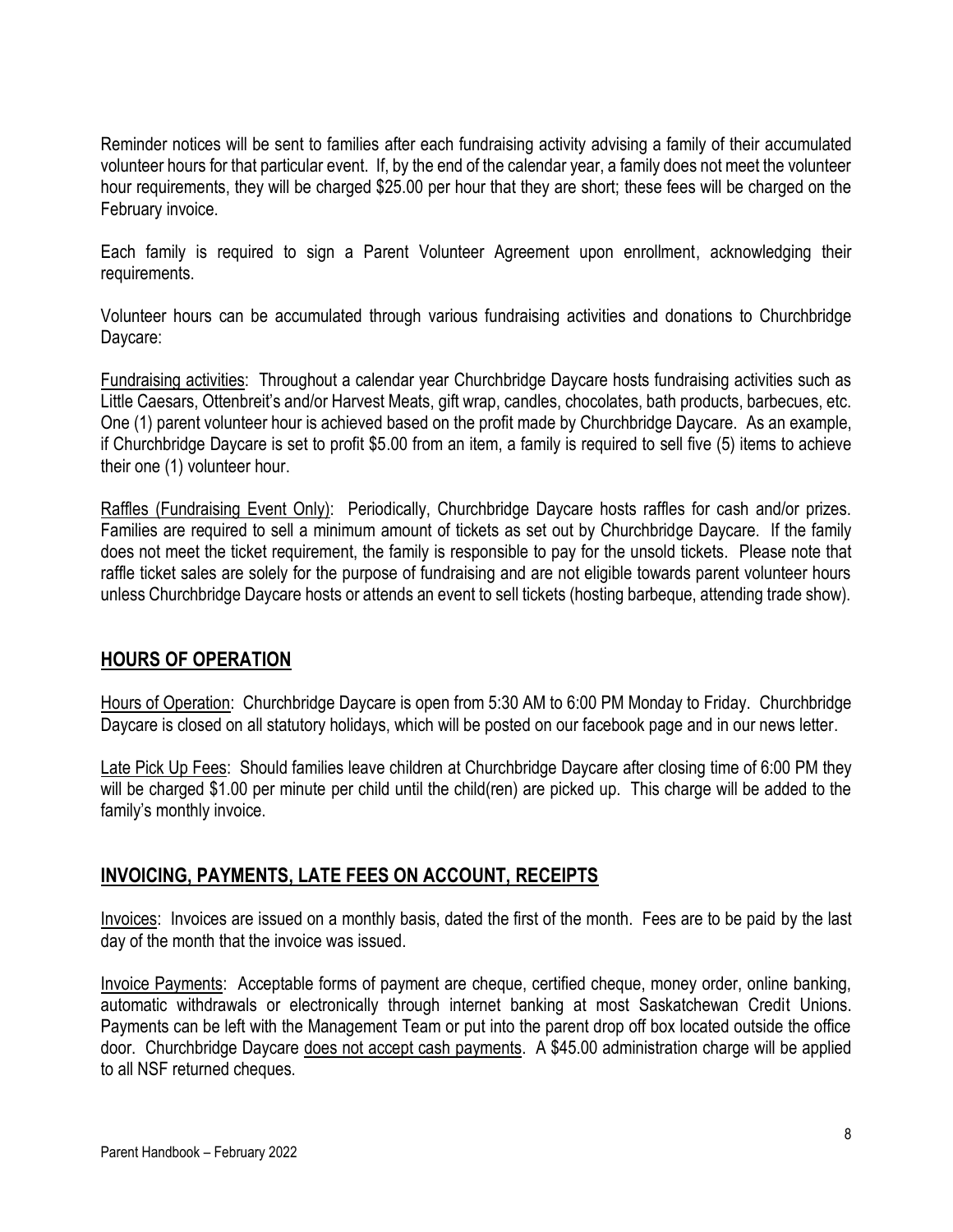Late Fees on Account: If payment is not be received by the end of the current invoiced month, child care services will be suspended until Churchbridge Daycare has received payment in full. Late fees are assessed at a rate of two percent (2%) per month on any outstanding balance as of the first day of the following month. Unpaid accounts will be reviewed by the Board of Directors and may be forwarded to a collection agency if not settled within one (1) month of suspension of child care services. Should this occur, the deposit fee paid will be nonrefundable. When the outstanding invoice is paid in full and the family requires child care services again, a further deposit of \$250.00 will be required. In addition, a prior payment of certified cheque for the days scheduled will also be required until the Management Team feels that credit has once again been established.

Receipts: Receipts are issued for each payment received from a family. If a family loses their receipt(s) and requests new ones for income tax purposes, etc., there will be a fee of \$10.00 charged for any new receipt(s) or summary of receipts issued.

# **CHILD CARE SUBSIDY**

The Saskatchewan Ministry of Education provides a child care subsidy for eligible families using government licensed child care facilities. The subsidy is based on the family's income, family size, the age of a child, the location of a child care facility and the child care fees. Subsidies are paid directly to Churchbridge Daycare.

Subsidy forms can be obtained from the Management Team upon request. For more information regarding child care subsidy, please call Cindy Mucha at 1.306.787.7465.

#### **PARENT MAILBOXES**

Parent mailboxes are located in the front entrance of Churchbridge Daycare. Any information for parents, such as newsletters, invoices, receipts, etc. can be found here. If parents wish to have invoices sent via email, please provide the Management Team with a valid email address.

# **HEALTH AND SAFETY**

First Aid and CPR: All Staff Members are required to have up to date First Aid and CPR certification. There must always be one (1) Staff Member at Churchbridge Daycare with their First Aid and CPR training during business hours.

Minor Accidents: Staff Members will administer simple first aid in the treatment of minor injuries, which can occur at Churchbridge Daycare. All injuries are reported to the parents on the same day which the injury is sustained, through a written Minor Injury Report.

Serious Accidents: In the event of a serious accident or medical issue where a child requires immediate medical intervention, the child will be taken to the hospital immediately, accompanied by a Staff Member. The parents will be immediately notified, or if the parents are not available, the emergency contacts will be notified, and directed to the hospital.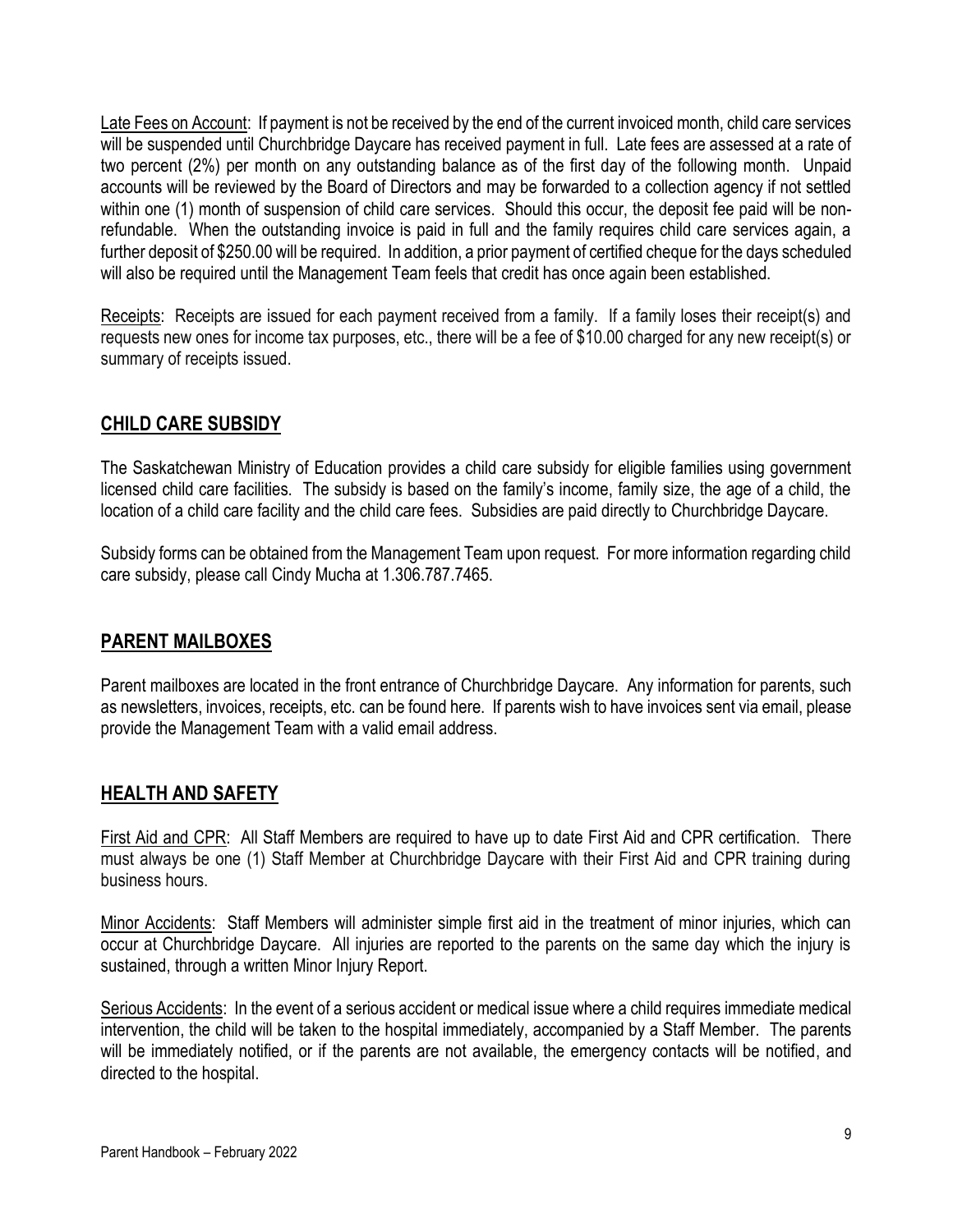Fire Drills: Fire drills are conducted regularly at Churchbridge Daycare to familiarize the children with the sound of the alarm and evacuation procedures. Churchbridge Daycare requires that the children have and wear shoes at all times, in the event of a fire drill or real fire.

Lockdown Drills: Lockdown drills are conducted regularly at Churchbridge Daycare to familiarize the children with the sound of the alarm and lockdown procedure in the event there is ever an outside threat at the daycare.

Sunscreen, Insect Repellant and Hats: During the summer months, Staff Members take the children outside on a regular basis. As the majority of the time is spent outside, it is important that each child has a hat and appropriate outdoor footwear. If a child does not have a hat or footwear, the parents will be contacted to deliver the missing items. Sunscreen and insect repellant are also applied each time the children leave the building. Upon enrollment, each family has the option of signing a consent form allowing Churchbridge Daycare to apply sunscreen and/or insect repellent.

Potty Training and Diapering: Staff Members conduct routine diaper checks throughout the day. Diapers are changed as needed and we will not restrict how many diapers are used during a day even if parents request so. Eight (8) diapers and wipes are to be available a day, if a child comes regularly it is recommended that parents bring a pack at a time. When a child is ready to potty train, Churchbridge Daycare will do its best to keep the routine the same at daycare as it is at home to encourage a consistent routine.

Dirty or Soiled Clothes: Due to health and safety regulations, Churchbridge Daycare will not wash dirty or soiled clothing or bedding. Any clothes that become excessively dirty or soiled will be put in a plastic bag and sent home.

At Churchbridge Daycare children have the opportunity to play, create and explore during their day. All of these activities can become very messy. Please do not send a child in "good" clothes; Churchbridge Daycare will not withhold children from activities because they are not allowed to get their clothes dirty. Churchbridge Daycare will not assume responsibility for clothing that gets ruined during regular daily activities.

# **ILLNESS AND MEDICATION**

Sudden Onset of Fever: A child can develop a fever for a variety of reasons, whether it be sickness, teething, etc. If a child's temperature reaches 37.5˚C or higher, parents will be notified to pick the child up immediately. a Staff Member will contact the parents or emergency contacts requesting permission to administer medication to help relieve the fever only until the parent arrives. If the parent or emergency contact approves, medication will be administered to the child.

Vomiting: Should a child become physically ill and begin to vomit while attending Churchbridge Daycare, the parents or emergency contact will be notified, and the child must be picked up immediately. A child may return to Churchbridge Daycare after forty-eight (48) hours from the last case of vomiting.

Diarrhea: Should a child have more than two (2) cases of diarrhea while attending Churchbridge Daycare, the parents or emergency contact will be notified that the child must be picked up.

A child may return to Churchbridge Daycare after forty-eight (48) hours from the last case of diarrhea.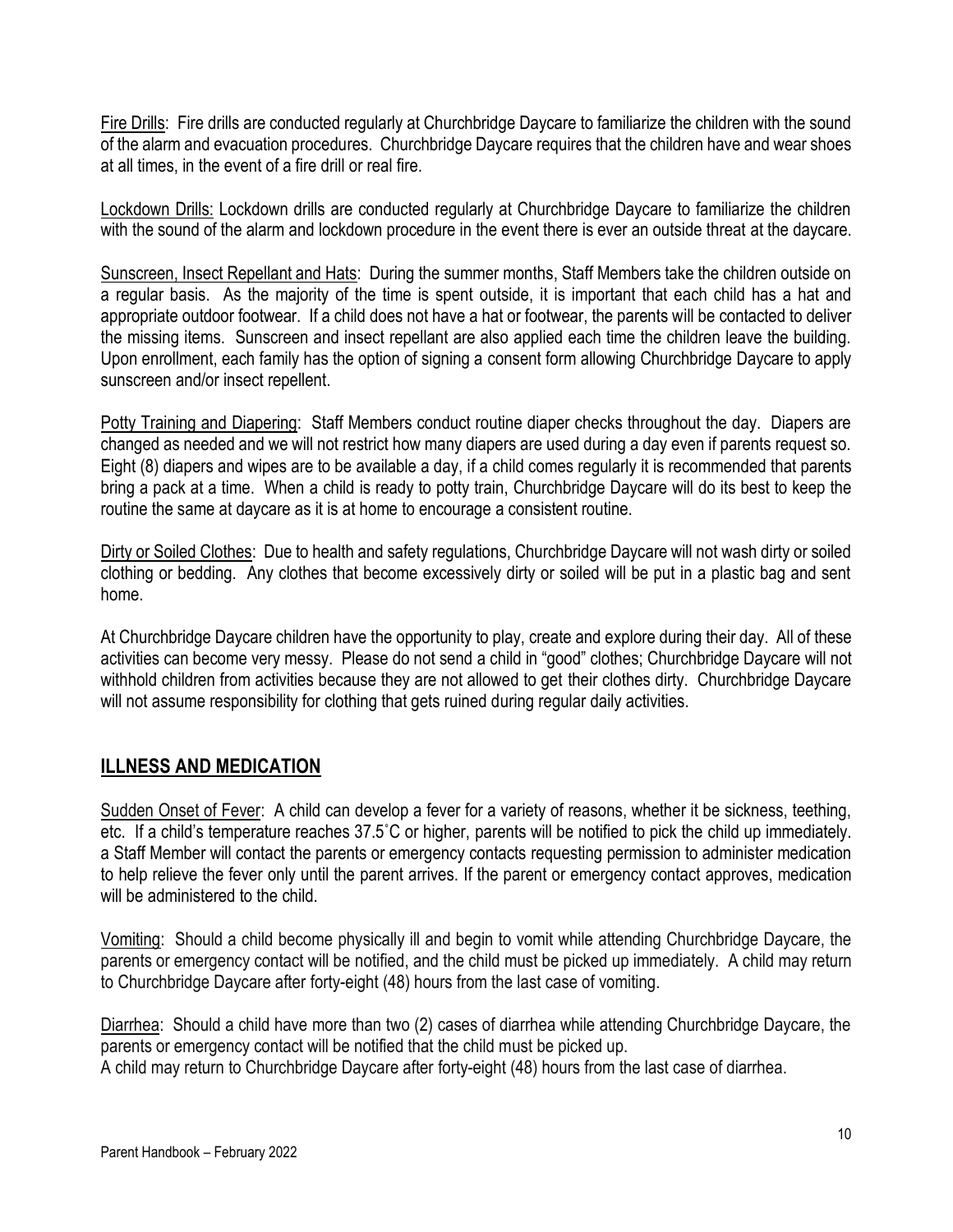Sudden Illness: If a child becomes ill while attending Churchbridge Daycare and it is not clear as to the nature of the illness (stomach ache, headache and/or listlessness), the Management Team will use their best judgment as to whether or not the parents or emergency contact need to be contacted to pick up the child. Sometimes children are simply over tired or emotionally upset, and need to rest.

Head Lice: Churchbridge Daycare has a no-nit policy. This is to control the spread of lice within Churchbridge Daycare. If a child has been found to have lice and/or nits, the parents or emergency contact will be notified and the child must be picked up immediately. The child cannot return to Churchbridge Daycare until he/she has been properly treated.

Eye Infection / Pink Eye: If, while attending daycare, a child displays any discolouration (red/pink) in the whites of their eyes, crust in or around the eyes or any kind of coloured discharge, the child will be placed in an isolated area, away from the other children and the parents or emergency contact will be notified and the child must be picked up immediately. Do not bring your child to daycare if they are already displaying these symptoms. The child cannot return to Churchbridge Daycare until the Management Team has received a note from a medical professional stating that the child does not have a contagious eye infection/pink eye, no longer have crust in or around the eye and/or coloured discharge from their eye(s).

Communicable Disease: If it is suspected that a child has/may have a communicable disease while in the care of Churchbridge Daycare, the child will be placed in an isolated area, away from the other children. The parents or emergency contact will be notified and the child must be picked up immediately. Parents are required to inform the daycare of a positive diagnosis within twenty-four (24) hours. No child shall be brought to Churchbridge Daycare with a communicable disease, until the period of contagion is over (this will vary with different diseases). Prior to the child's return, Churchbridge Daycare may request a note from the child's physician stating that the child is no longer contagious and is in their opinion healthy to return to daycare. If and when there are known communicable diseases that have entered Churchbridge Daycare, the Management Team will advise families by email with the information regarding the disease (signs/symptoms, contagious period, etc.) and the steps Churchbridge Daycare is taking to minimize the potential risk of further contamination. Notices will also be posted around the facility with the same information contained in the email.

Medication Administration: Staff Members will only administer medication to children once a Medication form is completed by the parents. The Room Leader or management team is the responsible party in dispensing medications at the required times. Non-prescription medication can only be administered for a maximum of three (3) days; after which a current physician's prescription is required. These medications will only be administered in dosages as per the label instructions, unless accompanied by a physician's written recommendation to administer a different dosage. Prescription medication can only be administered to a child if his/her first and last name is labelled on the bottle, the medication has not expired and there are specific legible instructions. No medication will be given to a child if it is not in its original container. Over-the-counter medication is never administered to a child already taking prescription medication without a current physician's written recommendations, as the medications may adversely react with each other.

Emergency related medications (epipens, inhalers) are stored in locations which are easily accessible in an emergency, to the caregiver and when appropriate for the child for whom the medication has been prescribed, and not in locked enclosures.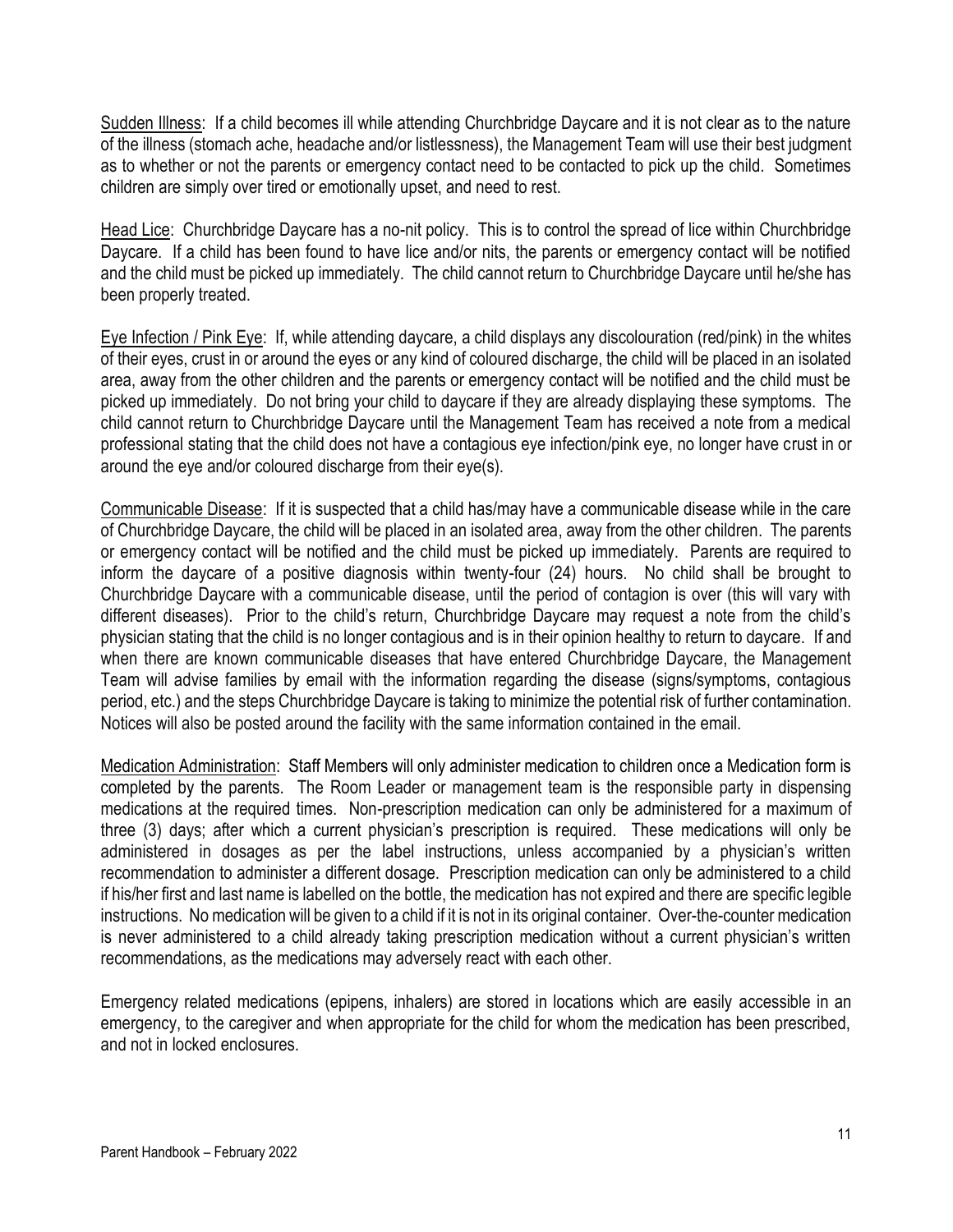#### **MEAL TIMES**

Younger children are served a morning snack at 9:00 AM, lunch at 11:30 and an afternoon snack at 2:45 PM Older children are served morning snack at 9:30am, lunch at 12:00pm and afternoon snack at 3:15pm. School age children are served snack when they arrive after school. Milk and water are available during these times, water is available throughout the day.

At Churchbridge Daycare, children are encouraged to try the foods offered, but are not forced to eat. Children can decide how much of the foods offered they want to eat.

Children and Staff Members wash their hands before each snack and meal, and good manners are expected during meal times.

If parents request that their child eat breakfast when arriving at the daycare before 9:00 AM, they must provide a healthy breakfast for their child. Staff will prepare their breakfast and assist them with it where required.

Food Allergies / Sensitivities: Parents must inform Staff Members of any food allergies / sensitivities that a child has. Parents are responsible to inform the Staff Members if their child has a change in their food allergy / sensitivity. Separate meals will only be provided if the child has a food allergy / sensitivity to the food that is being served on that day.

Churchbridge Daycare is a nut friendly facility.

Churchbridge Daycare is not required to provide baby formula or baby food for infants, or meals and snacks for a child who requires a special diet or whose parent requests a special diet.

#### **REST PERIODS**

Nap time takes place in the Nap room from 12:30 PM to 2:30 PM, however children who nap are only required to be in the Nap Room for as long as they need. Children are not required to nap, however, if a child seems to be overly tired they will be required to have a rest in the Nap Room.

Churchbridge Daycare supplies cots for the children to nap on but parents must supply their own blanket and pillow. The cots are disinfected after each use.

#### **EMERGENCY CLOSURE OF CHURCHBRIDGE DAYCARE**

Occasionally there may be circumstances beyond the control of Churchbridge Daycare that may lead to the closure of the facility, such as a power outage or loss of water service. Churchbridge Daycare will do its best to remain open during these situations in order to provide child care services to families within the community and surround areas.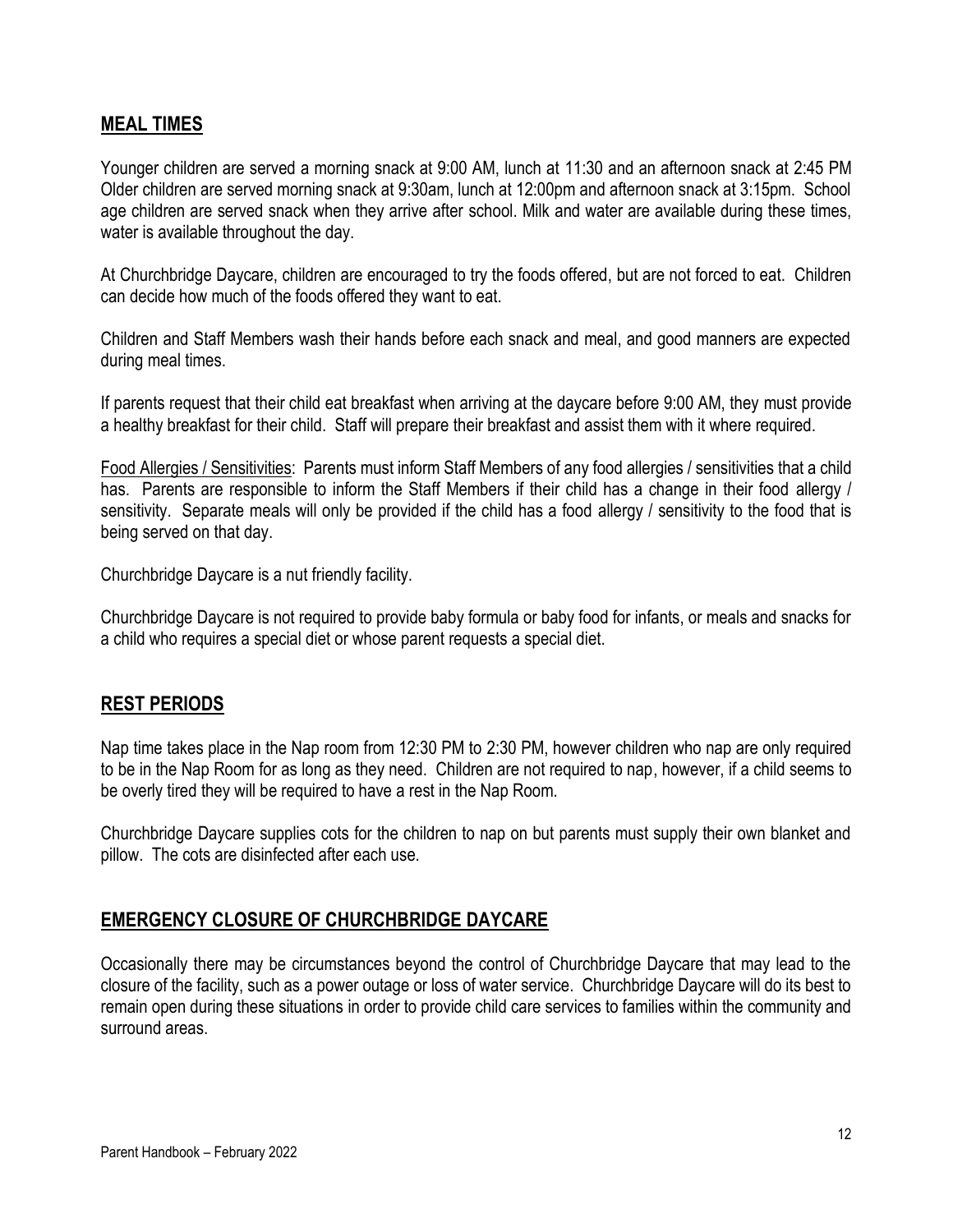The major factors for closing Churchbridge Daycare due to an emergency are:

- insufficient number of Staff Members to safely operate Churchbridge Daycare;
- weather forecasts and current weather;
- highway closures
- power and water outages;
- closure of Churchbridge Public School;
- other key business' closures.

Because Churchbridge Daycare is the emergency evacuation site for Churchbridge Public School, Churchbridge Daycare must be open when the school is open in the case of an emergency situation.

Parents will be informed of the closure of Churchbridge Daycare by the following methods:

In the case of closure prior to Churchbridge Daycare opening for the day\*\*:

- parents with children booked in for that day will be contacted;
- a message will be placed on Churchbridge Daycare's answering machine;
- postings will be put up on the front door of Churchbridge Daycare;
- messages will be posted on Churchbridge Daycare's website and Facebook page.

In the case of closure while children are in attendance, parents will be contacted, or if the parents are not available, the emergency contacts will be contact to make arrangement to pick up the child(ren) as soon as possible.

Decision to close: At the discretion of the President of the Board of Directors, one other Board Member and the Management Team, the decision to close Churchbridge Daycare will be made if one of the above reasons are existing and it is in the best interests to close Churchbridge Daycare until it is able to run efficiently and properly.

Protocol for loss of power: The cause and resolution time of the outage will be investigated by the Management Team. Churchbridge Daycare has a supply of flashlights and batteries to access areas without natural light, such as washrooms. In cases of extreme outdoor ambient air temperatures, opening of doors and windows will be minimized to conserve interior air temperatures. If the air temperature drops below 65˚F or exceeds 82˚F, parents or the emergency contact will be notified to come and pick up the child(ren). Depending on the length of the outage and the associated activities at the daycare, the decision may be made for the parents or emergency contact to be notified to come pick up the child(ren).

Protocol for loss of water service / boil water advisory: In accordance with Public Health and the Health Inspector, Churchbridge Daycare will investigate the cause & length of the loss of service/boil water advisory and a decision weather or not to operate will be made from there.

# **EMERGENCY EVACUATION OF CHURCHBRIDGE DAYCARE**

Severe Weather: At any time during the stormy spring / summer / fall months, severe weather may develop in or around the community, which storms could potentially produce tornadoes. Should a tornado watch be issued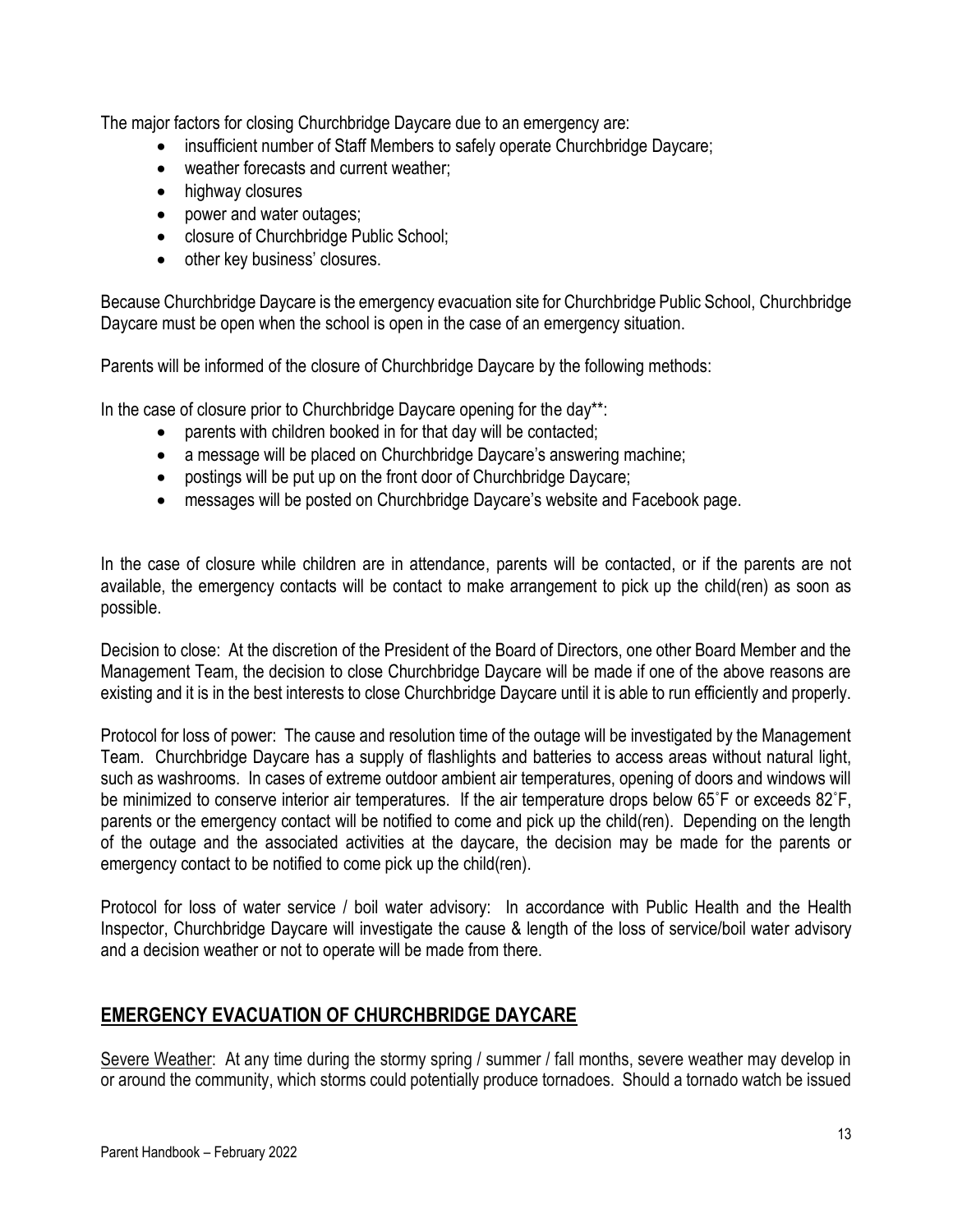for the area, Churchbridge Daycare will use its best efforts to reduce harm or injury to the children in attendance at the facility in the case of a tornado.

If Churchbridge Daycare has received sufficient warning of a tornado, the parents will be immediately contacted to pick up their child(ren). If Churchbridge Daycare has not received sufficient warning and a tornado strike is imminent, Staff Members will start taking precautions, advising the children to stay away from windows, assembling the children in their rooms and leading them to the main hallway of the building. Children will then be instructed to sit face first against the wall covering their heads and faces with their arms.

Designated Evacuation Site (Muster Point): Should Churchbridge Daycare be evacuated because of an emergency, the designated evacuation site for Staff Members to assemble with the children is The Manor (the retirement home). Once the evacuation is complete and all children and Staff Members are accounted for, parents will be contacted to pick up their child(ren), or if the parent is not available, the alternate and/or emergency persons will be contacted.

# **BEHAVIOUR MANAGEMENT AND DISCIPLINE**

Staff Members at Churchbridge Daycare use a variety of behaviour management methods. These include, but are not limited to, the following:

- Praise
- Respectful communication
- Establishing consistent expectations
- Positive verbal guidance
- Setting appropriate limits
- Redirection of focus

Children are encouraged to solve their differences by talking with one another in a non-threatening, non-violent and non-aggressive manner. Should a child hurt another child, the instigating child will be responsible for comforting and consoling the hurt child with the guidance of a Staff Member, provided that the injury is not serious, and then offering an apology.

Should a child become unmanageable or over-stimulated, that child shall be given two (2) verbal warnings indicating that if their behaviour persists, then he/she will be asked to find another activity to participate in. If the child does not redirect him/herself, the Staff Member will redirect him/her to a new activity. Should the child continue to be unmanageable or over-stimulated, he/she will be removed from the setting and will be supervised by a Staff Member until he/she has calmed down and can control his/her actions. Should the problem continue, the child's parents may be contacted for a meeting with Staff Members and the Management Team to develop a plan that will help in meeting the child's needs at daycare.